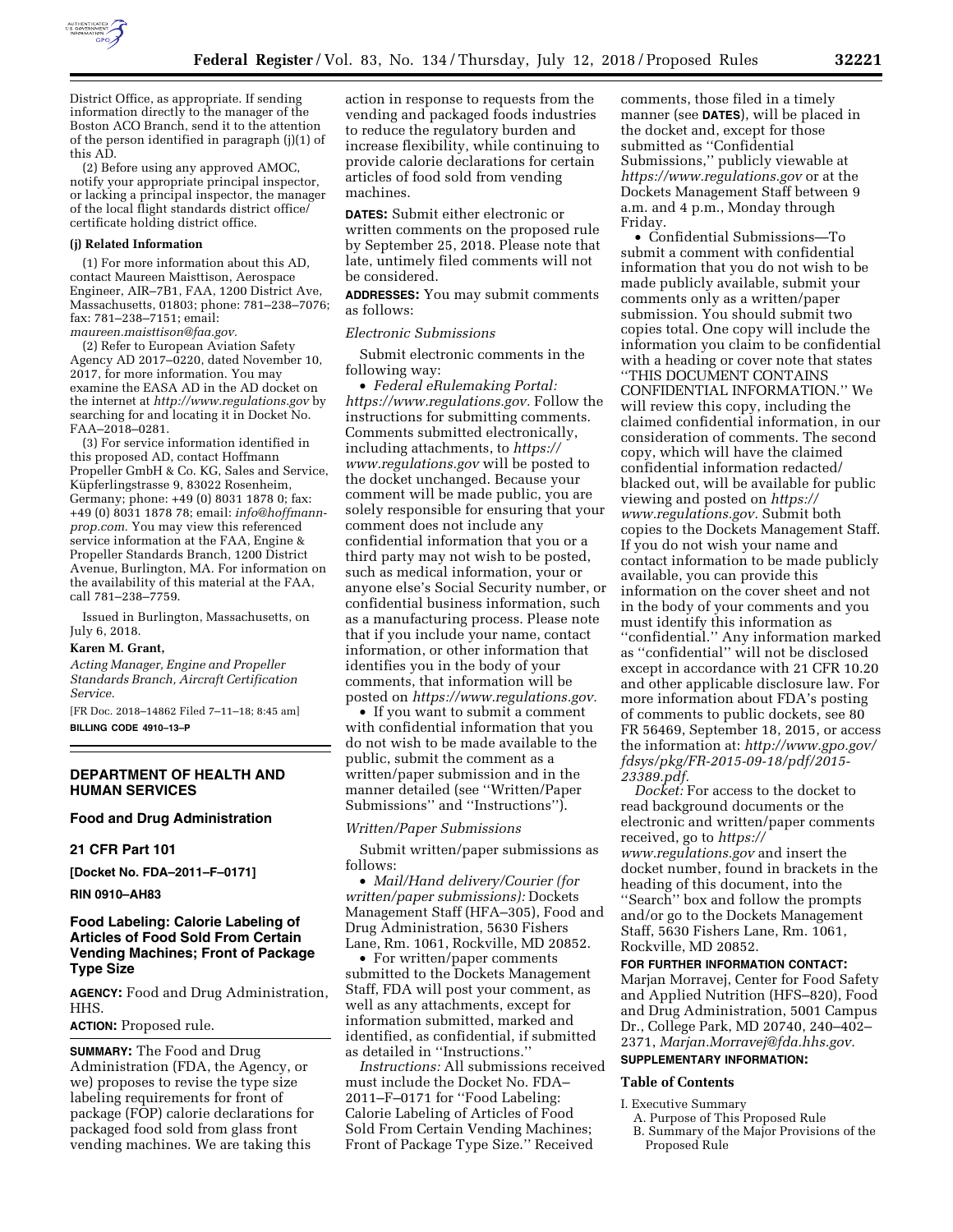- C. Legal Authority
- D. Costs and Benefits
- II. Background
	- A. Requirements for Calorie Labeling of Articles of Food in Vending Machines and Our Consideration of Front of Package Labeling Issues
	- B. Challenges of Existing Type Size Requirement, and Proposed Change to ''150 Percent of the Size of the Net Quantity of Contents Declaration''
	- C. Other Approaches
- III. Legal Authority
- IV. Description of the Proposed Rule (Proposed § 101.8(b)(2))
- V. Proposed Effective and Compliance Dates
- VI. Economic Analysis of Impacts
	- A. Introduction
- B. Summary of Benefits and Costs of the Proposed Rule
- VII. Analysis of Environmental Impact
- VIII. Paperwork Reduction Act of 1995
- IX. Federalism
- X. References

#### **I. Executive Summary**

#### *A. Purpose of This Proposed Rule*

We are proposing to amend our vending machine labeling regulations in 21 CFR part 101 by revising § 101.8(b)(2) (21 CFR 101.8(b)(2)), in order to revise the type size requirement when FOP labeling is used to meet the calorie declaration requirements for articles of food sold from certain vending machines. When using FOP labeling, our existing regulations at § 101.8(b)(2) require that the type size of the calorie declaration for articles of food sold from certain vending machines be at least 50 percent of the size of the largest printed matter on the label. We propose, instead, to require that the type size of the calorie declaration on the front of the package be at least 150 percent (one and one-half times) the size of the net quantity of contents (*i.e.,* net weight) declaration on the package of the vended food. We are proposing this change to reduce regulatory burdens that the vending and packaged foods industries shared with us after the final rule implementing the vending machine labeling requirements (79 FR 71259, December 1, 2014) was issued, while continuing to provide calorie declarations for certain articles of food sold from vending machines. Electronic comments must be submitted on or before September 25, 2018. The *[https://](https://www.regulations.gov) [www.regulations.gov](https://www.regulations.gov)* electronic filing system will accept comments until midnight Eastern Time at the end of September 25, 2018. Comments received by mail/hand delivery/courier (for written/paper submissions) will be considered timely if they are postmarked or the delivery service acceptance receipt is on or before that date.

# *B. Summary of the Major Provisions of the Proposed Rule*

This proposed rule would revise the type size requirement for calories labeled on the front of the package of vended foods in § 101.8(b)(2). We are proposing that the type size be anchored to the net quantity of contents statement, such that the minimum type size is 150 percent (one and one-half times) the size of the net quantity of contents, instead of being based on the largest printed matter on the label. The proposed rule would only apply when calories are displayed on the front of the package of foods sold in glass front vending machines.

## *C. Legal Authority*

This action is consistent with our authority in section 403(q)(5)(H) of the Federal Food, Drug, and Cosmetic Act (the FD&C Act) (21 U.S.C. 343(q)(5)(H)). The FD&C Act, at section 403(q)(5)(H), requires certain vending machine operators to provide calorie declarations for certain articles of food sold from vending machines. In addition, we are issuing this proposed rule consistent with our authority in sections 201(n), 403(a)(1), and 403(f), of the FD&C Act  $(21 \text{ U.S.C. } 321(n), 343(a)(1), \text{ and } 343(f)).$ Further, we are issuing this proposed rule under section 701(a) of the FD&C Act (21 U.S.C. 371(a)), which gives us the authority to issue regulations for the efficient enforcement of the FD&C Act. We discuss our legal authority in greater detail in Section III, ''Legal Authority.''

#### *D. Costs and Benefits*

In response to requests from the vending and packaged foods industries to reduce the regulatory burden and increase flexibility, FDA is proposing to revise the existing type size requirements when calories are displayed on the front of the package of foods sold in glass front vending machines. Because this rule only proposes minor revisions to FOP calorie labeling type size requirements, we estimate there are no costs to vending machine operators and potential costs savings to vending machine operators and packaged food manufacturers. We welcome data that would help us to better estimate these impacts.

#### **II. Background**

*A. Requirements for Calorie Labeling of Articles of Food in Vending Machines and Our Consideration of Front of Package Labeling Issues* 

Section 403(q)(5)(H) of the FD&C Act requires certain vending machine operators to provide calorie declarations for certain articles of food sold from

vending machines. Under section  $403(q)(5)(H)(viii)$  of the FD&C Act, if an article of food is sold from a vending machine that does not permit a prospective purchaser to examine the Nutrition Facts label before purchasing the article, or does not otherwise provide visible nutrition information at the point of purchase; and is operated by a person who is engaged in the business of owning or operating 20 or more vending machines, the vending machine operator must ''provide a sign in close proximity to each article of food or the selection button that includes a clear and conspicuous statement disclosing the number of calories contained in the article.''

In the **Federal Register** of December 1, 2014 (79 FR 71259), we issued a final rule to implement the vending machine labeling requirements in section  $403(q)(5)(H)$  of the FD&C Act. The final rule, which became effective on December 1, 2016, requires vending machine operators that own or operate 20 or more vending machines (or that voluntarily register with us to be subject to the final rule) to provide calorie declarations for certain articles of food sold from vending machines. The final rule describes which foods are subject to the calorie declaration requirement. The final rule also establishes type size, color, and contrast requirements for calorie declarations in, or on, the vending machines and for calorie declarations on signs adjacent to the vending machines. The final rule also clarifies that vending machine operators do not have to provide calorie information for a food if a prospective purchaser can view certain calorie information on the front of the package, in the Nutrition Facts label on the food, or in a reproduction of the Nutrition Facts label for the food, subject to certain requirements. The calorie declaration requirements covered in the final rule are codified at § 101.8.

In the **Federal Register** of August 1, 2016 (81 FR 50303), we issued a final rule that extended the compliance date for final calorie declaration requirements for certain food products sold from glass-front vending machines to July 26, 2018. The extended compliance date applies only to those products in glass front vending machines that provide FOP calorie disclosures and that comply with all aspects of the final vending machine labeling rule except that the disclosure is not 50 percent of the size of the largest print on the label.

In the preamble of the proposed rule (published in the **Federal Register** of April 6, 2011 (76 FR 19237 at 19244)), we stated that FOP labeling could be a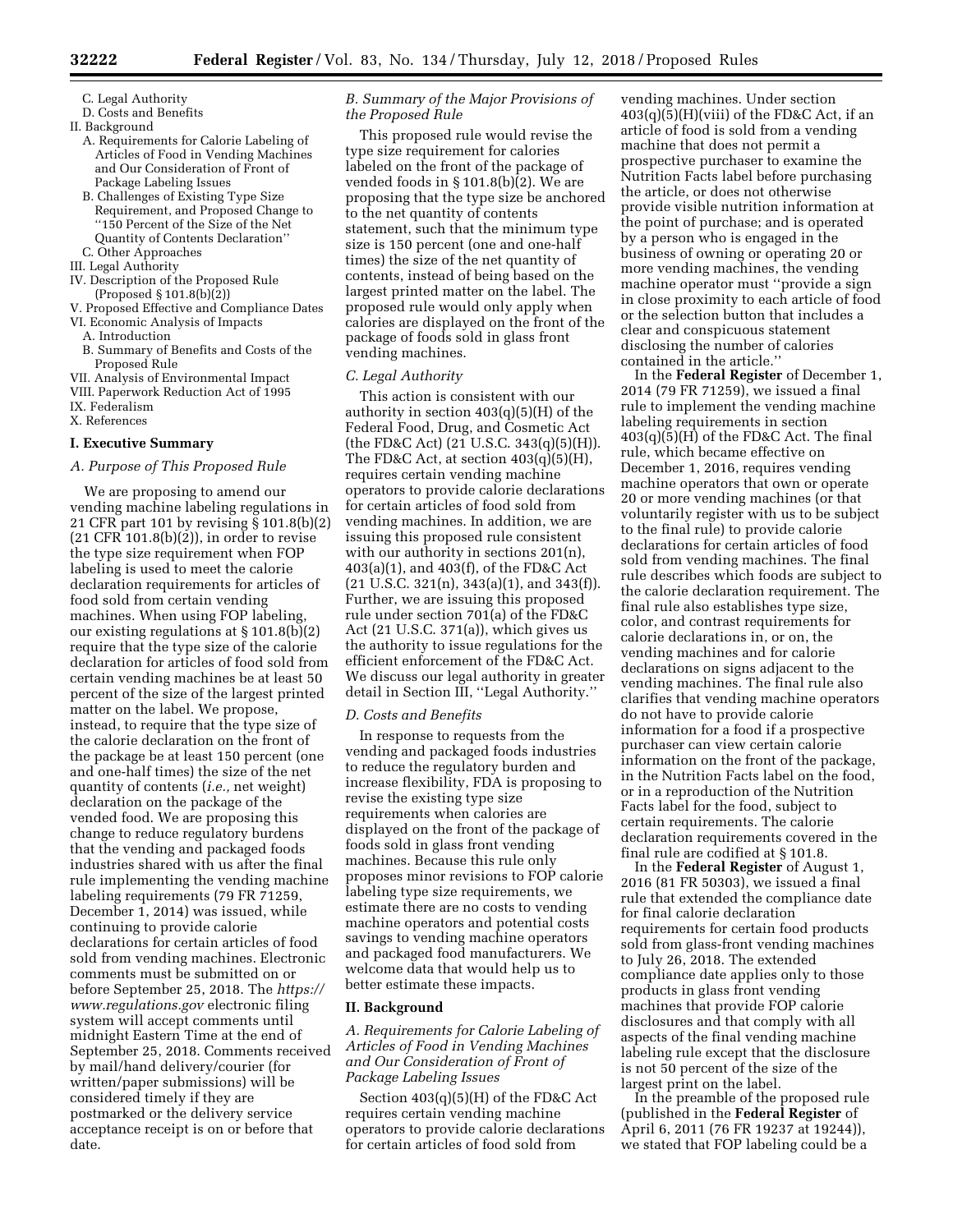way to provide ''visible nutrition information,'' as long as the criteria for color, font, and type size are met, and total calories contained in the vended food are included. We also tentatively concluded that the visible nutrition information must be in a type size reasonably related to the most prominent printed matter on the labeling, among other things, such that a purchaser is able to notice and read the information. The preamble to the proposed rule (76 FR 19237 at 19244) explained that we considered ''reasonably related'' to mean a type size at least 50 percent of the size of the largest print on the label. This type size as specified in the preamble to the proposed rule is consistent with interpretations we have used in food labeling guidance when determining the type size of the statement of identity on packaged foods (Ref. 1).

In the preamble to the final rule (79 FR 71259 at 71269), we noted that many comments supported the idea that FOP labeling could provide visible nutrition information; these comments said that FOP labeling is the most efficient way to satisfy section  $403(q)(5)(H)(viii)$  of the FD&C Act. Other comments stated that vending machine operators are likely to prefer food products with FOP labeling because operators selling such food products in their vending machines would not have to provide calorie declarations in compliance with section  $403(q)(5)(H)(viii)(I)(bb)$  of the FD&C Act.

We also discussed several comments that said that interpreting ''reasonably related'' to mean a type size that is at least 50 percent of the size of the largest print on the label would require a type size that is too large. One comment suggested revising the rule to specify a ratio for the size of the FOP calorie disclosure relative to other printed material on the label. The comment stated that ''reasonably related'' would be hard to enforce, and we should require the FOP calorie disclosure to be at least two-thirds the size of the largest type size of any other writing on the package, with a minimum size of onehalf square inch. Other comments stated we should omit type size or prominence requirements for the FOP calorie disclosure.

In response to comments to the proposed rule, we revised the rule by removing the words ''reasonably related'' at § 101.8(b)(2) and instead required the calorie labeling print to be ''at least 50 percent of the size of the largest printed matter on the label.'' We also noted that vending machine operators had other options for satisfying section  $403(q)(5)(H)(viii)$  of the FD&C Act, including using a

vending machine that provides electronic reproductions of Nutrition Facts labels, as provided in § 101.8(b)(1), or posting signs with calorie declarations, as provided in § 101.8(c).

*B. Challenges of Existing Type Size Requirement, and Proposed Change to*  ''*150 Percent of the Size of the Net Quantity of Contents Declaration*''

Since the publication of the final rule, several industry representatives indicated that the 50 percent type size requirement for FOP calorie labeling presents significant technical challenges to the packaged foods industry (Refs. 2 and 3). They said it would make the calorie declaration very large on some products and would make label redesign difficult or not practical. They explained that, for glass front vending machines without electronic displays, FOP labeling assures that consumers will get accurate calorie information for vended foods. The industry representatives also said that many packaged food manufacturers who wish to help vending machine operators comply with the regulations by providing packaged foods with FOP labeling will have to redesign their labels at great expense. They noted the existence of several voluntary FOP labeling programs where calorie information is presented in a FOP type size that ranges from 100 to 150 percent of the size of the net quantity of contents statement on the principal display panel. They acknowledged these labeling programs do not meet our type size requirements, and said that complying with the type size requirement for calorie labeling would significantly disrupt their FOP nutrition labeling programs because there would no longer be enough room on the label to accommodate both the voluntary FOP information and our calorie labeling requirement. Thus, they said that the nutrition information beyond calorie labeling that is presently provided under industry FOP programs may no longer be included. Additionally, they said that, while the existing FOP labeling may not be at least 50 percent of the size of the largest printed matter on the label, as required by our rule, the calorie information is nonetheless visible to consumers. Finally, they stated that, in most cases, industry would be able to comply with a rule that linked the FOP type size for calorie labeling if it were no larger than 150 percent of the type size of the net quantity of contents statement. Other industry representatives also have expressed support for using the 150

percent standard for purposes of the FOP type size requirement (Refs. 4–7).

Consequently, the proposed rule would remove the requirement specifying the FOP labeling be at least 50 percent of the size of the largest printed matter on the label and instead link the type size to the size of the net quantity of contents statement. Specifically, the proposed rule would revise § 101.8(b)(2) pertaining to "articles of food not covered" to state that the visible nutrition information must be in a type size at least 150 percent of the size of the net quantity of contents declaration on the front of the package.

This revision, if finalized, would allow for greater flexibility for the use of FOP calorie labeling in glass front vending machines, while still ensuring that a FOP calorie declaration would be visible for the consumer, regardless of the size of the package. It also would minimize the need for label changes for foods that currently have voluntary FOP calorie declarations that are 150 percent of the size of the net quantity of content statement provided the calorie declarations meet the other criteria in the final rule. It is our understanding that many packaged food products sold in glass front vending machines that currently bear FOP calorie labeling would meet the 150 percent requirement that we are proposing. However, to more fully understand the current marketplace, we specifically invite comment and data on the percentage of food products commonly sold in glass front vending machines bearing voluntary FOP calorie labeling, and for those products that currently bear voluntary FOP calorie labeling, the type size of the FOP calorie labeling used on the products.

### *C. Other Approaches*

Data and information currently available to FDA indicate that the proposed rule is consistent with some existing voluntary FOP calorie declarations currently used on food product labels and it is feasible for other foods that may be sold in vending machines. We also evaluated two other approaches for providing visible nutrition information that would meet the criteria in section  $403(q)(5)(H)(viii)$ of the FD&C Act, such that the food would not be subject to the vending machine calorie labeling requirements. We invite comment on these two alternative approaches, described more fully below.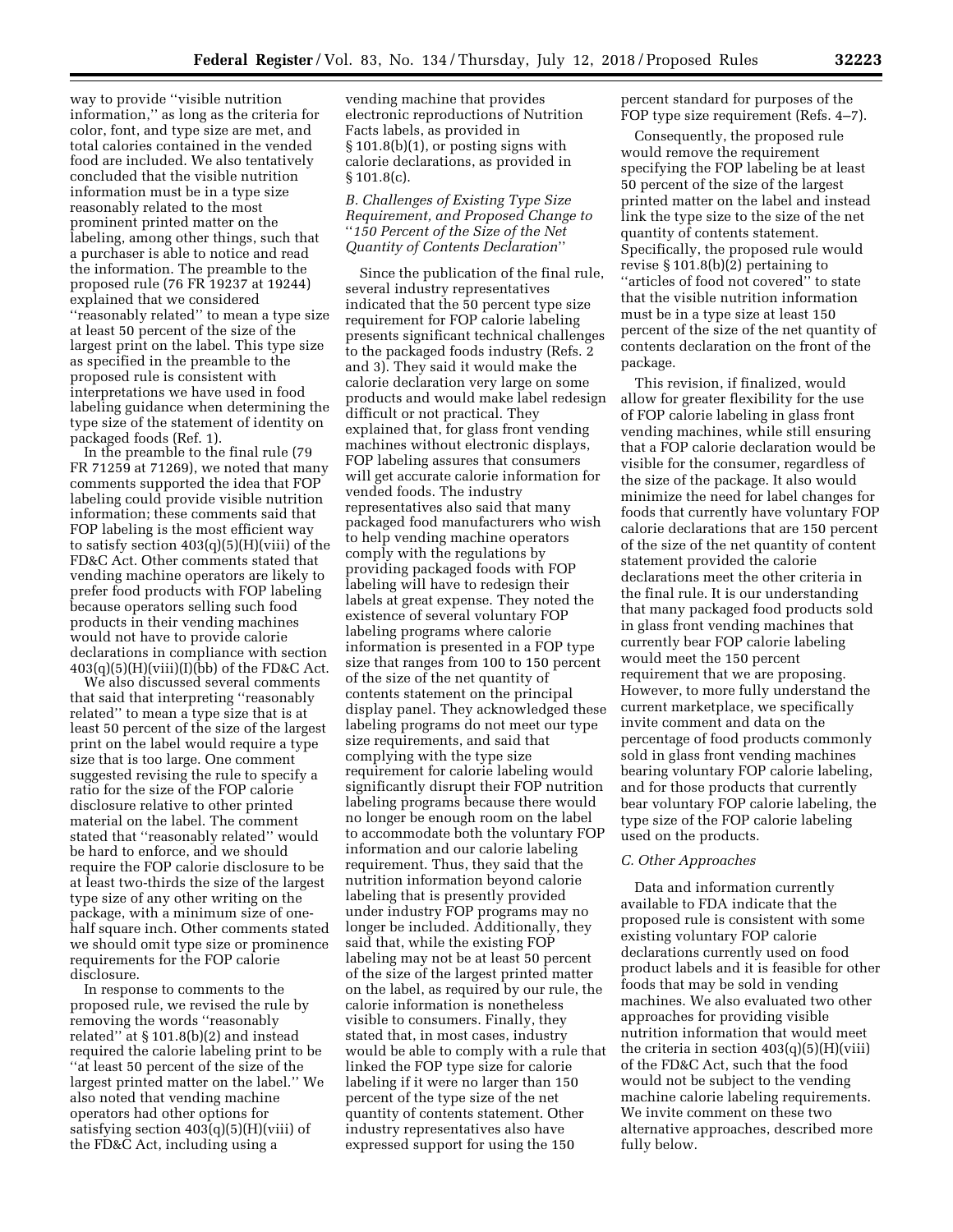1. Alternative Approach A—At Least 100 Percent of the Size of the Net Quantity of Contents Declaration

The first alternative approach would be to require the visible nutrition information to be in a type size that is at least 100 percent of the size of the net quantity of contents declaration. Our existing food labeling regulations for packaged foods, at 21 CFR 101.7(i), require that the declaration of net quantity be in letters and numerals in a type size that is established in relation to the area of the principal display panel of the package and that the declaration be uniform for all packages of substantially the same size. The regulation prescribes the following size specifications for net quantity declarations:

• Not less than one-sixteenth inch in height on packages the principal display panel of which has an area of 5 square inches or less;

• Not less than one-eighth inch in height on packages the principal display panel of which has an area of more than 5 but not more than 25 square inches;

• Not less than three-sixteenths inch in height on packages the principal display panel of which has an area of more than 25 but not more than 100 square inches; and

• Not less than one-fourth inch in height on packages the principal display panel of which has an area of more than 100 square inches, except not less than  $\frac{1}{2}$  inch in height if the area is more than 400 square inches.

If the declaration is blown, embossed, or molded on a glass or plastic surface rather than by printing, typing, or coloring, then the lettering sizes are to be increased by one-sixteenth of an inch.

We considered requiring the visible nutrition information to be in a type size that is at least 100 percent of the size of the net quantity of contents declaration on the front of the package; in other words, the visible nutrition information would, at a minimum, be the same size as the net quantity of contents declaration. We invite comment on the impact of meeting the visible nutrition information criteria, required under section  $403(q)(5)(H)(viii)$  of the FD&C Act, especially on food in smaller packages, such as small candy bars or single serve bags of nuts, that are sold in glass front vending machines under this alternative approach where the FOP calorie declaration is at least the same size as the net quantity of contents declaration.

FDA invites comment on the advantages and disadvantages of this alternative.

2. Alternative Approach B—Not Specifying Any Size

The second alternative approach would be to not specify any size for the visible nutrition information. This option would give the packaged food industry considerable flexibility in deciding how large—or how small voluntary FOP calorie labeling could be, and may reduce the need for packaging changes for some manufacturers. We note that in developing the final vending machine labeling rule, we considered, but disagreed with comments asking that we omit requirements for prominence or type size of FOP calorie disclosures. As we discussed in the preamble to that final rule, ''When a vending machine food is in a vending machine, a prospective purchaser cannot handle the product to make it easier for the purchaser to read the nutrition information. Therefore, 'visible nutrition information' on the front of package must be large enough, and prominent enough, for prospective purchasers to see and use the information'' (79 FR 71259 at 71269).

We invite comment on the advantages and disadvantages of this alternative.

## **III. Legal Authority**

We are proposing to revise the labeling requirements for providing calorie declarations for food sold from certain vending machines, as set forth in this proposed rule, consistent with our authority in section 403(q)(5)(H) of the FD&C Act. Under section 403(q)(5)(H), certain vending machine operators must provide calorie declarations for certain articles of food sold from vending machines. Under section 403(a)(1) of the FD&C Act, such information must be truthful and non-misleading. Under section 403(f) of the FD&C Act, any word, statement, or other information required by or under the FD&C Act to appear on the label or labeling of an article of food must be prominently placed thereon with such conspicuousness (as compared with other words, statements, designs, or devices, in the labeling) and in such terms as to render it likely to be read and understood by the ordinary individual under customary conditions of purchase and use. Under section 403(a), (f), or (q) of the FD&C Act, food to which these requirements apply is deemed misbranded if these requirements are not met. In addition, under section 201(n) of the FD&C Act, the labeling of food is misleading if it fails to reveal facts that are material in light of representations made in the labeling or with respect to consequences that may result from use. Thus, we are

issuing this proposed rule under sections 201(n), 403(a)(1), 403(f), and  $403(q)(5)(H)$  of the FD&C Act, as well as under section 701(a) of the FD&C Act, which gives us the authority to issue regulations for the efficient enforcement of the FD&C Act.

## **IV. Description of the Proposed Rule (Proposed § 101.8(b)(2))**

The proposed rule would make a change to the existing rule for calorie labeling of food sold from vending machines, in order to reduce the regulatory burden and increase flexibility while continuing to provide calorie declarations for certain articles of food sold from vending machines. We propose to revise § 101.8(b)(2) to remove the requirement that the type size of the visible calorie declaration for articles of food be at least 50 percent of the size of the largest printed matter on the label and, instead, to require the type size to be at least 150 percent (one and one-half times) the size of the net quantity of contents (*i.e.,* net weight) declaration on the package of the vended food. We also would make a minor editorial correction to the same sentence in § 101.8(b)(2), substituting the word ''prospective'' in place of ''perspective.''

We also would revise the first sentence of § 101.8(b)(2) by inserting a comma after the word ''minimum.'' This change corrects a punctuation error.

### **V. Proposed Effective and Compliance Dates**

We are proposing that any final rule resulting from this rulemaking have an effective date of 30 days after the date of its publication in the **Federal Register**. We also are proposing that covered vending machine operators comply with any final rule resulting from this rulemaking by January 1, 2020. We are proposing this compliance date in order to provide sufficient time for the packaged food industry to revise their labels, as appropriate, consistent with any new requirements.

As discussed in section II.A., by July 26, 2018, vending machine operators with glass front vending machines will have to comply with all vending machine requirements of the final rule issued in 2014. However, it is unlikely that we will be able to complete the current rulemaking to revise the type size labeling requirements for FOP calorie declarations before the July 26, 2018 compliance date. Therefore, pending completion of this rulemaking, FDA intends to exercise enforcement discretion with respect to the July 26, 2018 compliance date for products sold in glass front vending machines that provide a FOP calorie disclosure and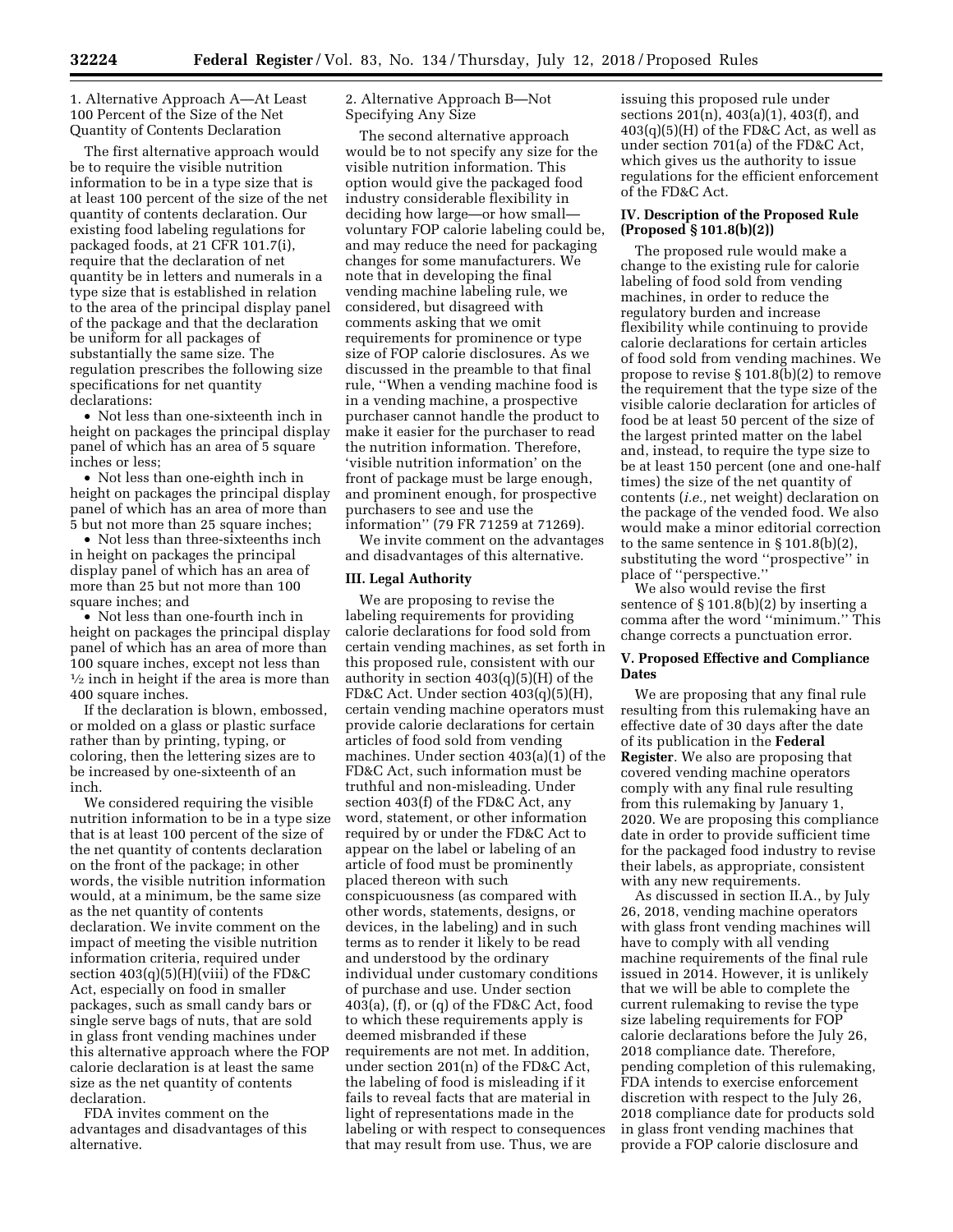the product complies with all aspects of the final vending machine labeling rule except that the disclosure is not 50 percent of the size of the largest print on the label.

Further, as previously noted, vending machine operators with glass front vending machines will have to comply by July 26, 2018, with all vending machine requirements, including complying with calorie disclosure requirements in 21 CFR 101.8(c)(2). Although these requirements cover gums, mints, and roll candy products sold in glass front machines, FDA intends to exercise enforcement discretion, at least until January 1, 2020, with respect to gums, mints, and roll candy products sold in glass front machines in packages that are too small to bear FOP labeling. FDA intends to consider this issue further.

#### **VI. Economic Analysis of Impacts**

#### *A. Introduction*

We have examined the impacts of the proposed rule under Executive Order 12866, Executive Order 13563, Executive Order 13771, the Regulatory Flexibility Act (5 U.S.C. 601–612), and the Unfunded Mandates Reform Act of 1995 (Pub. L. 104–4). Executive Orders 12866 and 13563 direct us to assess all costs and benefits of available regulatory alternatives and, when regulation is necessary, to select regulatory approaches that maximize net benefits (including potential economic, environmental, public health and safety, and other advantages; distributive impacts; and equity). Executive Order 13771 requires that the costs associated with significant new regulations ''shall, to the extent permitted by law, be offset by the elimination of existing costs associated with at least two prior regulations.'' This proposed rule has been designated as a significant regulatory action as defined by Executive Order 12866. This proposed rule is expected to be an Executive Order 13771 deregulatory action. Additional details can be found in the proposed rule's preliminary economic analysis.

The Regulatory Flexibility Act requires Agencies to analyze regulatory options that would minimize any significant impact of a rule on small entities. The vending machine final rule does not impose burdens to the suppliers of vending machine foods. While suppliers are not obliged to engage in FOP calorie labeling, this proposed rule, if finalized, would allow for greater flexibility for the use of FOP calorie labeling in glass front vending machines than the existing regulations,

potentially reducing the burden on covered vending machine operators of providing additional calorie labeling. Thus, we propose to certify that the proposed rule will not have a significant economic impact on a substantial number of small entities.

The Unfunded Mandates Reform Act of 1995 (section 202(a) requires us to prepare a written statement, which includes an assessment of anticipated costs and benefits, before proposing ''any rule that includes any Federal mandate that may result in the expenditure by State, local, and tribal governments, in the aggregate, or by the private sector, of \$100,000,000 or more (adjusted annually for inflation) in any one year.'' The current threshold after adjustment for inflation is \$150 million, using the most current (2017) Implicit Price Deflator for the Gross Domestic Product. This proposed rule would not result in an expenditure in any year that meets or exceeds this amount.

#### *B. Summary of Benefits and Costs of the Proposed Rule*

FDA proposes to revise the type size labeling requirements for providing FOP calorie declarations for packaged food sold from certain vending machines. We are taking this action in response to requests from the vending and packaged foods industries to reduce the regulatory burden and increase flexibility. The proposed rule would revise the type size requirements for FOP calorie labeling on packaged foods displayed for sale in glass front vending machines.

There are currently several voluntary FOP labeling programs where calorie information is presented. If finalized, this proposal may provide an increased incentive for packaged food manufacturers to add new or amend current FOP calorie labeling to foods in order to comply with the updated standard. If so, glass front vending machine operators carrying exclusively those products will not have to provide signs with calorie information for the food, providing an opportunity to reduce operator costs. To the extent this occurs, some costs may shift from the vending machine operator to the manufacturer. Packaged food manufacturing firms may choose to incur additional costs associated with amending the FOP label in order to retain revenue streams from current customers, including vending machine operators. If total revenue is greater than total cost, this proposed rule will provide cost savings for packaged food manufacturing firms. We expect the potential cost savings to both vending machine operators and packaged food manufacturers to outweigh the costs to

packaged food manufacturers and thus the net effect to be positive, but lack the data to quantify this effect. We welcome data that would help us to better estimate these impacts.

We have developed a comprehensive Economic Analysis of Impacts that assesses the impacts of the proposed rule. The full analysis of economic impacts is available in the docket for this proposed rule (Ref. 8) and at *[https://www.fda.gov/AboutFDA/](https://www.fda.gov/AboutFDA/ReportsManualsForms/Reports/EconomicAnalyses/default.htm)  [ReportsManualsForms/Reports/](https://www.fda.gov/AboutFDA/ReportsManualsForms/Reports/EconomicAnalyses/default.htm)  [EconomicAnalyses/default.htm.](https://www.fda.gov/AboutFDA/ReportsManualsForms/Reports/EconomicAnalyses/default.htm)* 

## **VII. Analysis of Environmental Impact**

We have determined under 21 CFR 25.30(k) that this action is of a type that does not individually or cumulatively have a significant effect on the human environment. Therefore, neither an environmental assessment nor an environmental impact statement is required.

#### **VIII. Paperwork Reduction Act of 1995**

FDA tentatively concludes that this proposed rule contains no new collection of information beyond what was described in the December 2014 final rule and approved under OMB control number 0910–0782. Therefore, clearance by the Office of Management and Budget under the Paperwork Reduction Act of 1995 is not required.

# **IX. Federalism**

We have analyzed this proposed rule in accordance with the principles set forth in Executive Order 13132. Section 4(a) of the Executive Order requires Agencies to construe a Federal statute to preempt State law only where the statute contains an express preemption provision or there is some other clear evidence that the Congress intended preemption of State law, or where the exercise of State authority conflicts with the exercise of Federal authority under the Federal statute. Federal law includes an express preemption provision that preempts any nutrition labeling requirement of food that is not identical to the requirement of section 403(q) of the FD&C Act, except that this provision does not apply to food that is offered for sale in a restaurant or similar retail food establishment that is not part of a chain with 20 or more locations doing business under the same name and offering for sale substantially the same menu items unless such restaurant or similar retail food establishment elects to comply voluntarily with the nutrition information requirements under section  $403(q)(5)(H)(ix)$  of the FD&C Act. The proposed rule would create requirements for nutrition labeling of food under section 403(q) of the FD&C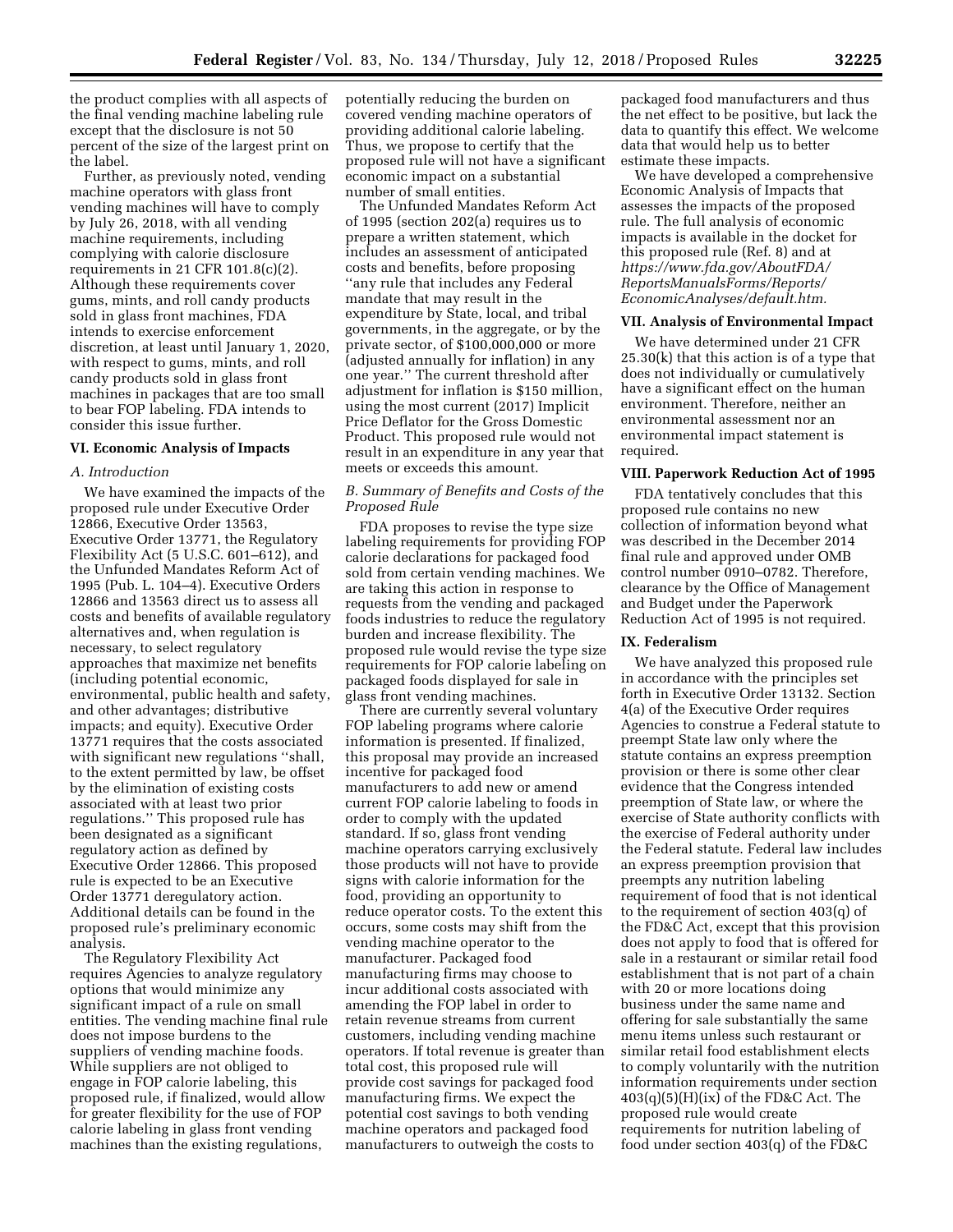Act that would preempt certain nonidentical State and local nutrition labeling requirements.

Section 4205 of the Patient Protection and Affordable Care Act (ACA), which amended the FD&C Act to require certain vending machine operators to provide calorie declarations for certain articles of food sold from vending machines, also included a Rule of Construction providing that nothing in the amendments made by section 4205 of the ACA shall be construed: (1) To preempt any provision of State or local law, unless such provision establishes or continues into effect nutrient content disclosures of the type required under section  $403(q)(5)(H)$  of the FD&C Act and is expressly preempted under subsection (a)(4) of such section; (2) to apply to any State or local requirement respecting a statement in the labeling of food that provides for a warning concerning the safety of the food or component of the food; or (3) except as provided in section 403(q)(5)(H)(ix) of the FD&C Act, to apply to any restaurant or similar retail food establishment other than a restaurant or similar retail food establishment described in section  $403(q)(5)(H)(i)$  of the FD&C Act (see Pub. L. 111–148, section 4205(d) of the ACA, 124 Stat. 119, 576 (2010)).

We interpret the provisions of section 4205 of the ACA related to preemption to mean that States and local governments may not impose nutrition labeling requirements for food sold from vending machines that must comply with the Federal requirements of section 403(q)(5)(H) of the FD&C Act, unless the State or local requirements are identical to the Federal requirements. In other words, States and localities cannot have additional or different nutrition labeling requirements for food sold either: (1) From vending machines that are operated by a person engaged in the business of owning or operating 20 or more vending machines subject to the requirements of section  $403(q)(5)(H)(viii)$  of the FD&C Act; or  $(2)$ from vending machines operated by a person not subject to the requirements of section  $403(q)(5)(H)(viii)$  of the FD&C Act who voluntarily elects to be subject to those requirements by registering

biannually under section  $403(q)(5)(H)(ix)$  of the FD&C Act.

Otherwise, for food sold from vending machines not subject to the nutrition labeling requirements of section  $403(q)(5)(H)(viii)$  of the FD&C Act, States and localities may impose nutrition labeling requirements. Under our interpretation of section 4205(d)(1) of the ACA, nutrition labeling for food sold from these vending machines would not be nutrient content

disclosures of the type required under section  $403(q)(5)(H)(viii)$  of the FD&C Act and, therefore, would not be preempted. Under this interpretation, States and localities would be able to continue to require nutrition labeling for food sold from vending machines that are exempt from nutrition labeling under section 403(q)(5) of the FD&C Act. This interpretation is consistent with the fact that Congress included vending machine operators in the voluntary registration provision of section  $403(q)(5)(H)(ix)$  of the FD&C Act. There would have been no need to include vending machine operators in the provision that allows opting into the Federal requirements if States and localities could not otherwise require non-identical nutrition labeling for food sold from any vending machines.

In addition, the express preemption provisions of 21 U.S.C. 343–1(a)(4) do not preempt any State or local requirement respecting a statement in the labeling of food that provides for a warning concerning the safety of the food or component of the food. This is clear from both the literal language of 21 U.S.C. 343–1(a)(4) with respect to the scope of preemption and from the Rule of Construction at section 4205(d)(2) of the ACA.

## **X. References**

The following references are on display in the Dockets Management Staff (see **ADDRESSES**) and are available for viewing by interested persons between 9 a.m. and 4 p.m., Monday through Friday; they are also available electronically at *[https://](https://www.regulations.gov) [www.regulations.gov.](https://www.regulations.gov)* FDA has verified the website addresses, as of the date this document publishes in the **Federal Register**, but websites are subject to change over time.

- 1. FDA, ''Guidance for Industry: A Food Labeling Guide (4. Name of Food)'', last updated January 2013. Retrieved from *[https://www.fda.gov/downloads/Food/](https://www.fda.gov/downloads/Food/GuidanceRegulation/UCM265446.pdf) [GuidanceRegulation/UCM265446.pdf.](https://www.fda.gov/downloads/Food/GuidanceRegulation/UCM265446.pdf)*
- 2. Letter from Karin F. R. Moore, Vice President and General Counsel, Grocery Manufacturers Association, and cosigned by the American Beverage Association, National Automated Merchandising Association, National Confectioners Association, and SNAC International, to Susan Mayne, Ph.D., Director, Center for Food Safety and Applied Nutrition, dated March 31, 2016.
- 3. Letter from Karin F. R. Moore, Senior Vice President and General Counsel, Grocery Manufacturers Association, and cosigned by the American Beverage Association, National Automated Merchandising Association, National Confectioners Association, and SNAC International, to Susan Mayne, Ph.D., Director, Center for

Food Safety and Applied Nutrition, dated June 28, 2016.

- 4. Letter from Karin F. R. Moore, Senior Vice President and General Counsel, Grocery Manufacturers Association, and cosigned by the American Beverage Association, National Automated Merchandising Association, National Confectioners Association, and SNAC International, to Scott Gottlieb, M.D., Commissioner of Food and Drugs, FDA, dated July 19, 2017.
- 5. Letter from Jason Eberstein, Director, State & Federal Government Affairs, National Automatic Merchandising Association, to Scott Gottlieb, M.D., Commissioner of Food and Drugs, FDA, dated November 21, 2017.
- 6. Letter from Brad G. Figel, Vice President, North America Public Affairs, Mars, Inc., to Mick Mulvaney, Director, Office of Management and Budget, dated January 30, 2018.
- 7. Letter from Elizabeth Avery, President and CEO, SNAC International, to Dockets Management Staff, FDA, dated February 12, 2018.
- 8. FDA, ''Food Labeling: Calorie Labeling of Articles of Food Sold From Certain Vending Machines; Front of Package Type Size, Preliminary Regulatory Impact Analysis, Initial Regulatory Flexibility Analysis, Preliminary Small Entity Analysis,'' dated June 2018. Also available at: *[https://www.fda.gov/](https://www.fda.gov/AboutFDA/ReportsManualsForms/Reports/EconomicAnalyses/default.htm)  [AboutFDA/ReportsManualsForms/](https://www.fda.gov/AboutFDA/ReportsManualsForms/Reports/EconomicAnalyses/default.htm) [Reports/EconomicAnalyses/default.htm.](https://www.fda.gov/AboutFDA/ReportsManualsForms/Reports/EconomicAnalyses/default.htm)*

## **List of Subjects in 21 CFR Part 101**

Food labeling, Nutrition, Reporting and recordkeeping requirements.

Therefore, under the Federal Food, Drug, and Cosmetic Act and under authority delegated to the Commissioner of Food and Drugs, we propose that 21 CFR part 101 be amended as follows:

#### **PART 101—FOOD LABELING**

■ 1. The authority citation for part 101 continues to read as follows:

**Authority:** 15 U.S.C. 1453, 1454, 1455; 21 U.S.C. 321, 331, 342, 343, 348, 371; 42 U.S.C. 243, 264, 271.

■ 2. Section 101.8 is amended by revising paragraph (b)(2) to read as follows:

### **§ 101.8 Vending machines.**

- \* \* \* \* \*
- (b)  $* * * *$

(2) The prospective purchaser can otherwise view visible nutrition information, including, at a minimum, the total number of calories for the article of food as sold at the point of purchase. This visible nutrition information must appear on the food label itself. The visible nutrition information must be clear and conspicuous and able to be easily read on the article of food while in the